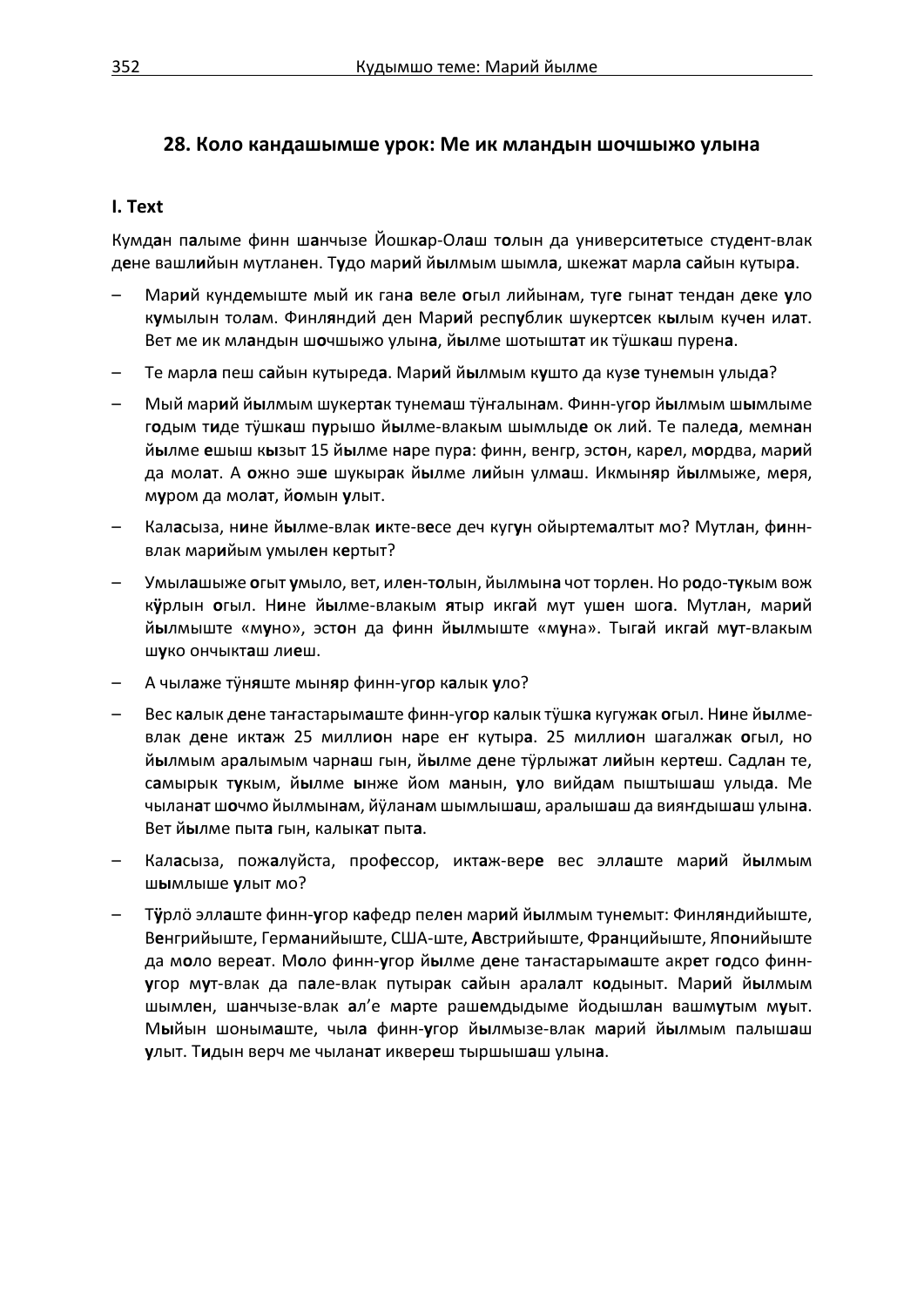

# **II. Vocabulary**

| Австрий         | Austria                     | пелен               | near, with, at                        |
|-----------------|-----------------------------|---------------------|---------------------------------------|
| акрет годсо     | ancient                     | пож <b>а</b> луйста | please (/požalâste/)                  |
| ал'е марте      | so far, up to now           | пураш (-ем)         | (here:) to belong to                  |
| вашлияш (-ям)   | to meet                     | путырак             | very, extremely                       |
| <b>BOX</b>      | root                        | рашемдыдыме         | unclarified                           |
| годсо           | of a time                   | родо-тукым          | kinsfolk, kin                         |
| Германий        | Germany                     | США                 | USA (Russian abbreviation)            |
| иквереш         | together, jointly           | танастарымаш        | comparison                            |
| икгай           | similar                     | торлаш (-ем)        | to separate, to move apart            |
| илен-толын      | with time, as time goes by  | <b>ТУКЫМ</b>        | generation                            |
| йомаш (-ам)     | to disappear, to vanish     | умылашыже огыт      | well they don't really                |
| карел           | Karelian                    | умыло               | understand one another<br>/see IV.3./ |
| кафедр          | department, sub-faculty     | ушен шогаш (-ем)    | to connect, to unite                  |
| кугун           | greatly, a lot              | Финляндий           | Finland                               |
| курлаш (-ам)    | to tear off, to be torn     | финн                | Finnish; Finn                         |
| меря            | Merya                       | Франций             | France                                |
| МИЛЛИОН         | million                     | чарнаш (-ем)        | to cease, to stop                     |
| мордва          | Mordvin, Mordva, Mordvinian |                     | (doing something)                     |
| муром           | Muromian                    | ШОЧШО               | child, offspring                      |
| мутланаш (-ем)  | to talk, to discuss         | ЭСТОН               | Estonian                              |
| мыйын шонымаште | in my opinion               | Японий              | Japan                                 |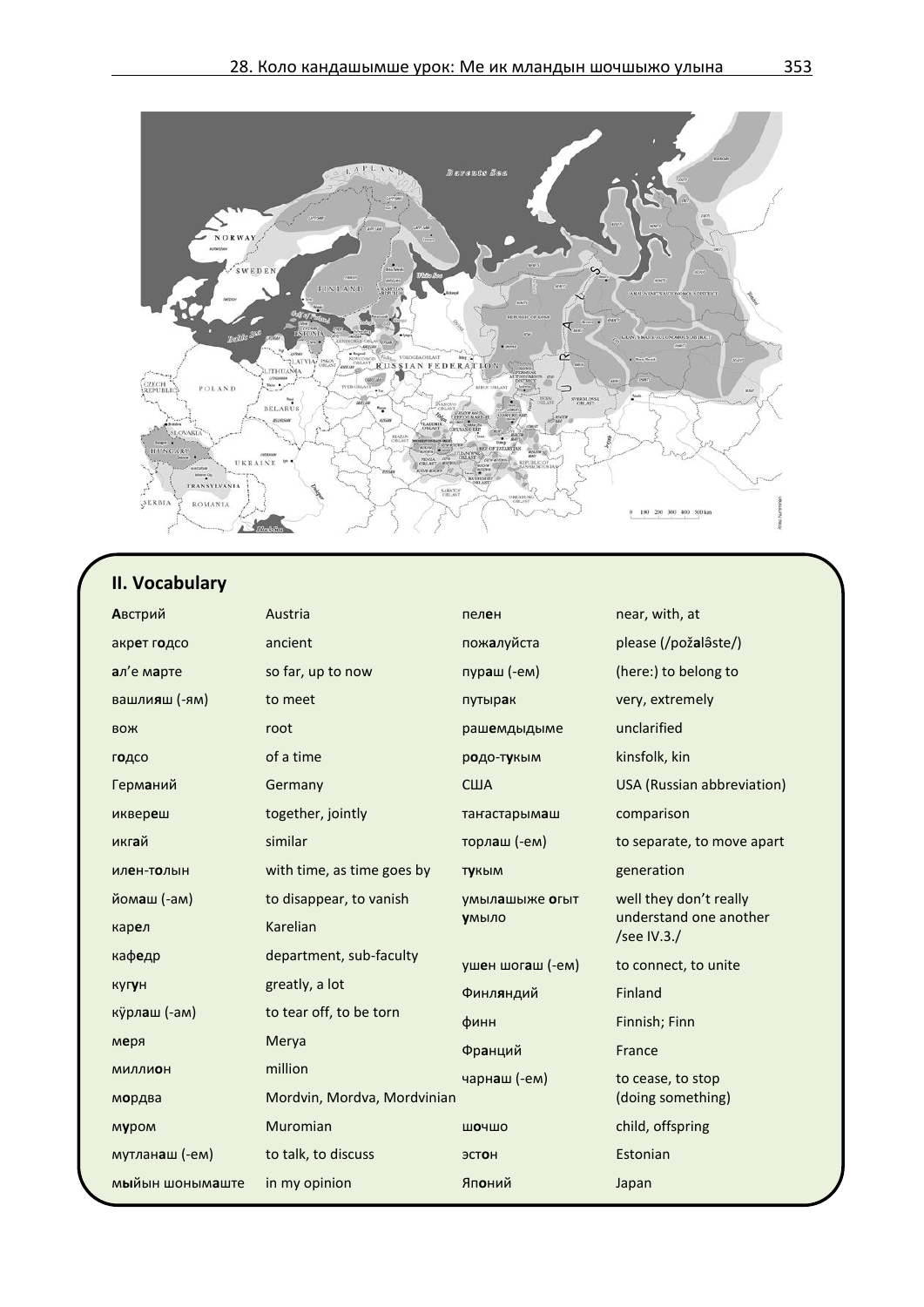## **III. Grammar**

## 1. Final clauses with imperative third person and *манын*:

Final clauses, both positive and negative, can be formed with a verb in the imperative third person followed by *манын* and can usually be translated into English with e.g., 'so that', 'in order that'.

| Вын'ер ошо лийже манын, шошым тудым   | People used to spread linen on snow in       |
|---------------------------------------|----------------------------------------------|
| лум ўмбалан шареныт.                  | spring so that it was white.                 |
| Вуй корштымым чарныже манын, эмым     | I took medicine to stop my head from         |
| йўым.                                 | hurting.                                     |
| вашлийышт<br>Уна-влакым<br>вокзалыште | They called up the guests in advance so      |
| манын, нунылан ончылгоч йынгыртеныт.  | that they could be met at the train station. |

| Пушенге ынже кошко манын, ме вудым | We water the tree so that it doesn't dry up. |
|------------------------------------|----------------------------------------------|
| оптена.                            |                                              |
| Шурно ынже йом манын, жапыштыже    | One must gather the crops in time so that    |
| поген налман.                      | they are not lost.                           |
| Самырык-влак, нуным ынышт умыло    | Young people will sometimes speak in         |
| манын, южгунам шолып йылме дене    | secret languages so that people don't        |
| кутырат.                           | understand them.                             |

This construction is similar to that with the infinitive with *манын* – see 23.III.2. (page 302).

| Конкурсышто сенаш манын, тудо чот                |  |                                             |
|--------------------------------------------------|--|---------------------------------------------|
| ямдыл <b>а</b> лтын. ~                           |  | (S)he prepared a lot in order to win in the |
| Конкурсышто сеныже манын, тудо чот   tournament. |  |                                             |
| ямдыл <b>а</b> лтын.                             |  |                                             |

2. Necessitive construction -*шаш* + *улаш (-ам)* 'to be':

Formation: The future-necessitive participle in -*шаш* – see 19.III.6. (page 258) – can be coupled with inflected forms of *улаш (-ам)* 'to be' to create a necessitive construction. The participle is not marked for person, the verb is inflected and negated as it is in its copulative (A = B) usage – see 7.III.2. (page 110). The forms of *лудаш (-ам)* 'to read':

|     | Present                      |                              |  |
|-----|------------------------------|------------------------------|--|
|     | <b>Positive</b>              | <b>Negative</b>              |  |
| 1Sg | лудшаш улам                  | лудшаш омыл                  |  |
| 2Sg | лудшаш улат                  | лудшаш отыл                  |  |
| 3Sg | лудшаш                       | лудш <b>а</b> ш <b>о</b> гыл |  |
| 1PI | лудшаш улына                 | лудшаш огынал (онал)         |  |
| 2PI | лудшаш улыда                 | лудшаш огыдал (одал)         |  |
| 3PI | лудш <b>а</b> ш <b>у</b> лыт | лудшаш огытыл                |  |

Usage: In contrast to the necessitive constructions using *кӱлаш (-ам)* – see 6.IV.3. (page 101) – and the necessitive infinitive in -*ман* – see 8.III.4. (page 121) – this construction is used more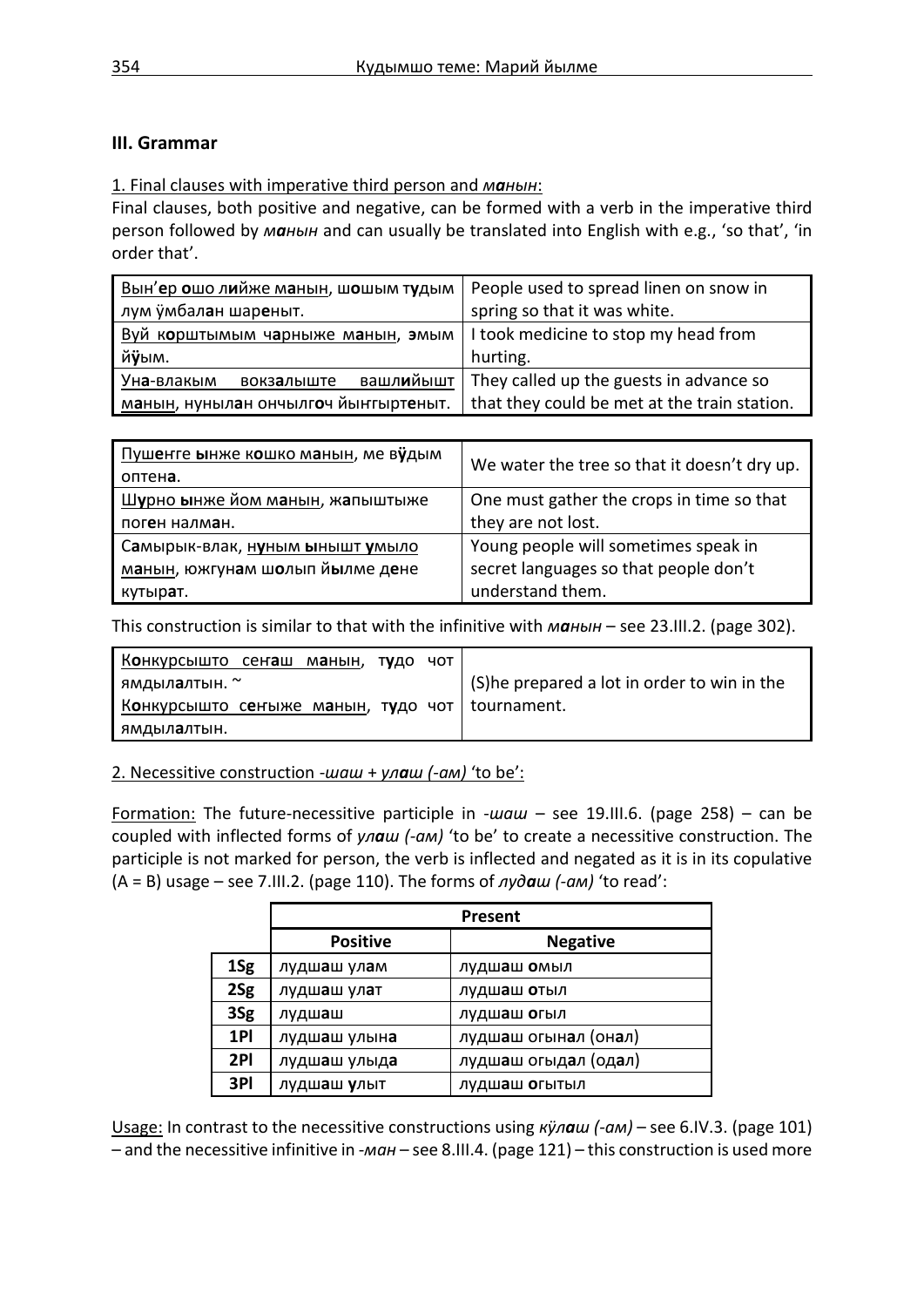explicitly to express an obligation to do something, rather than a necessity which can arise for a wide array of reasons.

| <sup>і</sup> Ме чылан <b>а</b> т ш <b>о</b> чмо йылмынам, йÿланам | We must all research, preserve and   |
|-------------------------------------------------------------------|--------------------------------------|
| шымлышаш, аралышаш да вияндышаш                                   | strengthen our native tongue and our |
| улына.                                                            | customs.                             |
| Вучышаш отыл.                                                     | You don't have to wait.              |

## 3. Alternative form of the simple past tense II:

An alternative way to form the positive simple past tense II – see 14.III.4. (page 194) – is to place the inflected present forms of *улаш* – see 3.III.2. (page 67) – after the gerund in -*н*. This can be done in all persons but the third person singular, where the gerund on its own constitutes the form of the simple past tense II. This is the original method by which this tense was formed, but today is far less common than the already covered compounded forms. There is no alternative possibility for the negative form. Note that the alternative form is used most often in the plural.

| <b>Usual form</b>  | <b>Alternative form</b> | <b>Negated form</b>   |
|--------------------|-------------------------|-----------------------|
| тунемын <b>а</b> м | тунемын улам            | тунемын омыл          |
| тунемын <b>а</b> т | тунемын улат            | тунемын отыл          |
| тун <b>е</b> мын   | (тунемын)               | тунемын огыл          |
| тунемынн <b>а</b>  | тунемын улына           | тунемын огынал (онал) |
| тунемынд <b>а</b>  | тунемын улыда           | тунемын огыдал (одал) |
| түн <b>е</b> мыныт | <b>ТУНЕМЫН УЛЫТ</b>     | <b>ТУНЕМЫН ОГЫТЫЛ</b> |

| . Мар <b>и</b> й й <b>ы</b> лмым к <b>у</b> што да куз <b>е</b> т <u>унемын</u> | Where and how did you learn the Mari     |
|---------------------------------------------------------------------------------|------------------------------------------|
| <u>улыда</u> ?                                                                  | language?                                |
| Нуно паша нерген шуко кутырен улыт.                                             | They talked about work a lot.            |
| Тенгече Сапаевмыт деке уналыкеш миен                                            |                                          |
| <u>толын улына.</u>                                                             | We went to visit the Sapayevs yesterday. |

## **IV. Words and word usage**

1*. пураш (-ем)* 'to enter, to go in':

This verb has several meanings and functions:

a) In its most straight-forward usage, it marks a motion into something.

| Порт к <b>о</b> ргышко иктаж-ко пурен?           |  |  |  | Did someone enter the house?                                 |
|--------------------------------------------------|--|--|--|--------------------------------------------------------------|
| Ме нунын почеш ик полемыш пурышна                |  |  |  | We entered a room after them and took free                   |
| ида яра верым нална.                             |  |  |  | seats.                                                       |
| кайышыл <b>а</b> ,<br>Инстит <b>у</b> тыш<br>me. |  |  |  | $\kappa$ кафеш   On our way to the institute, we went into a |
| пурышна.                                         |  |  |  | café.                                                        |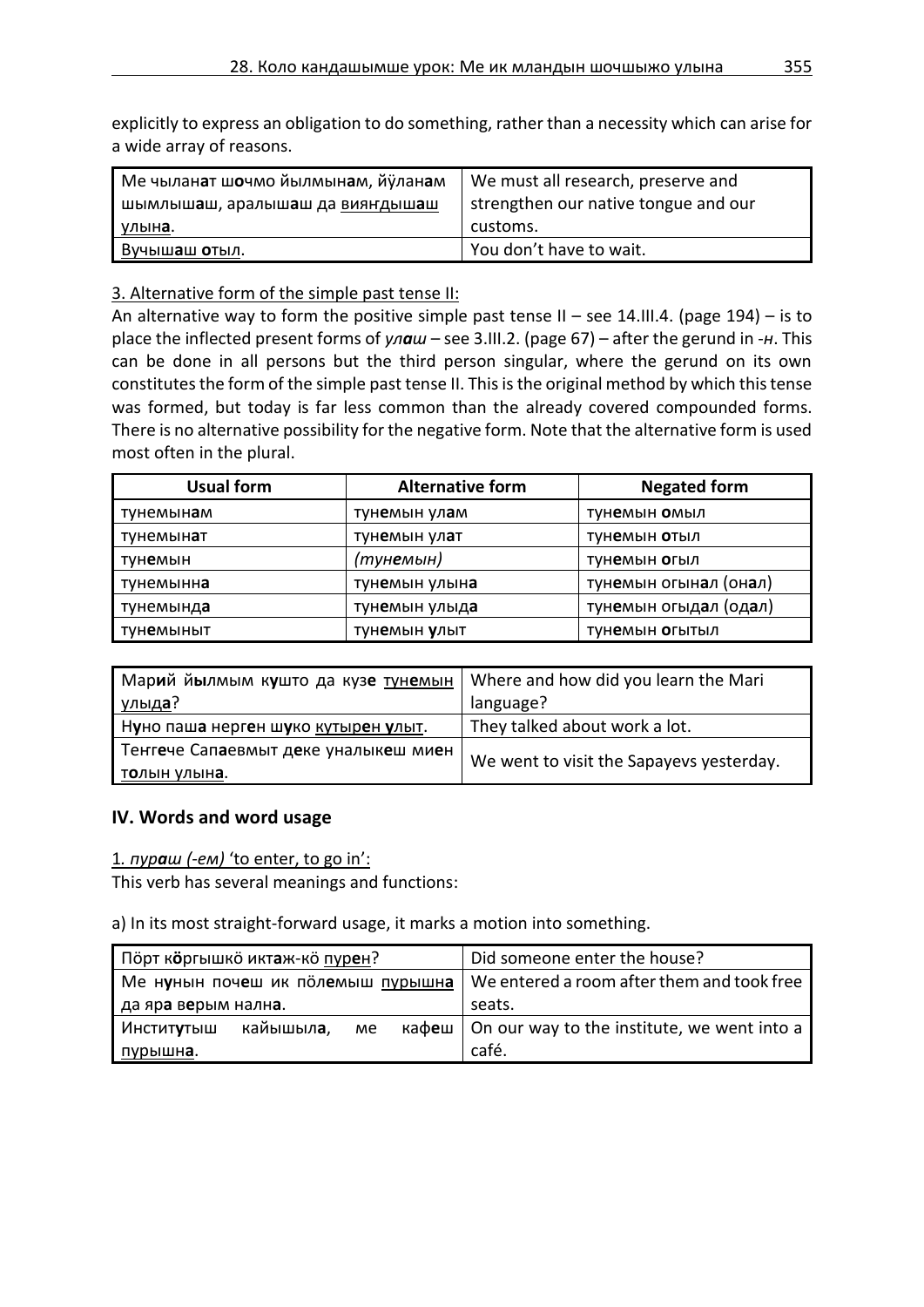b) It can be used in a figurative sense of 'to belong to'.

| Мемнан йылме ешыш кызыт 15 йылме   Currently roughly 15 languages belong to |                                             |
|-----------------------------------------------------------------------------|---------------------------------------------|
| наре <u>пура</u> .                                                          | our language family.                        |
| Тиде ола Киров областьыш пура.                                              | This city belongs to the Kirov Oblast.      |
| Тиде пушенте уа ешыш пура.                                                  | This tree belongs to the family of willows. |

c) It can in certain contexts be coupled with verbs in the infinitive, or nouns in the dative, to mean 'to begin, to start'.

| Университетым пытарымекем,                                   | After finishing the university, I started a  |
|--------------------------------------------------------------|----------------------------------------------|
| мый аспирант <b>у</b> рыш тунем <b>а</b> ш п <b>у</b> рышым. | postgraduate course of studies.              |
| Самовар шолаш пурыш.                                         | The Samovar started boiling.                 |
|                                                              | (S) he started (working) as a salesperson in |
| Кевытыш ужалышылан пурен.                                    | a shop.                                      |

d) It can be used in auxiliary constructions – see 17.III.5. (page 226) – to mark the directionality 'into', and is coupled with intransitive verbs in this function.

| Мый книгам лудам ыл'е, тиде жапыште | I was reading a book when my brother        |
|-------------------------------------|---------------------------------------------|
| шольым толын пурыш.                 | came in.                                    |
| Карме умшашкем чонештен пурыш.      | A fly flew into my mouth.                   |
| Илен-толын, православный вера марий | Slowly, the orthodox faith took root in the |
| калыкын илышышкыже шынен пурен.     | lives of the Mari people.                   |

#### 2. *тӱрлӧ*:

This word is used both as an adjective meaning 'different, various, all sorts of', and as a noun meaning 'different things, all kinds of things, many things'.

| Кызыт марий-влак Пошкырт кундемын     | Today the Maris live in different districts of |
|---------------------------------------|------------------------------------------------|
| тўрло районлаште илат.                | Bashkortostan.                                 |
| Шокшо вудеш иктаж 15 минут наре турло | Cook various herbs in hot water for about      |
| шудым шолтыза.                        | fifteen minutes.                               |
| Марий чодыраште турло янлык ила.      | Different animals live in the Mari forests.    |

| Йылмым аралымым чарнаш гын, йылме | If you cease to preserve your language,     |  |
|-----------------------------------|---------------------------------------------|--|
| дене турлыжат лийын кертеш.       | many things can happen to it.               |  |
| Тиде айдеме нерген турлым ойлат.  | A lot of things are said about this person. |  |
| Сар годым турлымат ужалтын.       | Many things were experienced during the     |  |
|                                   | war.                                        |  |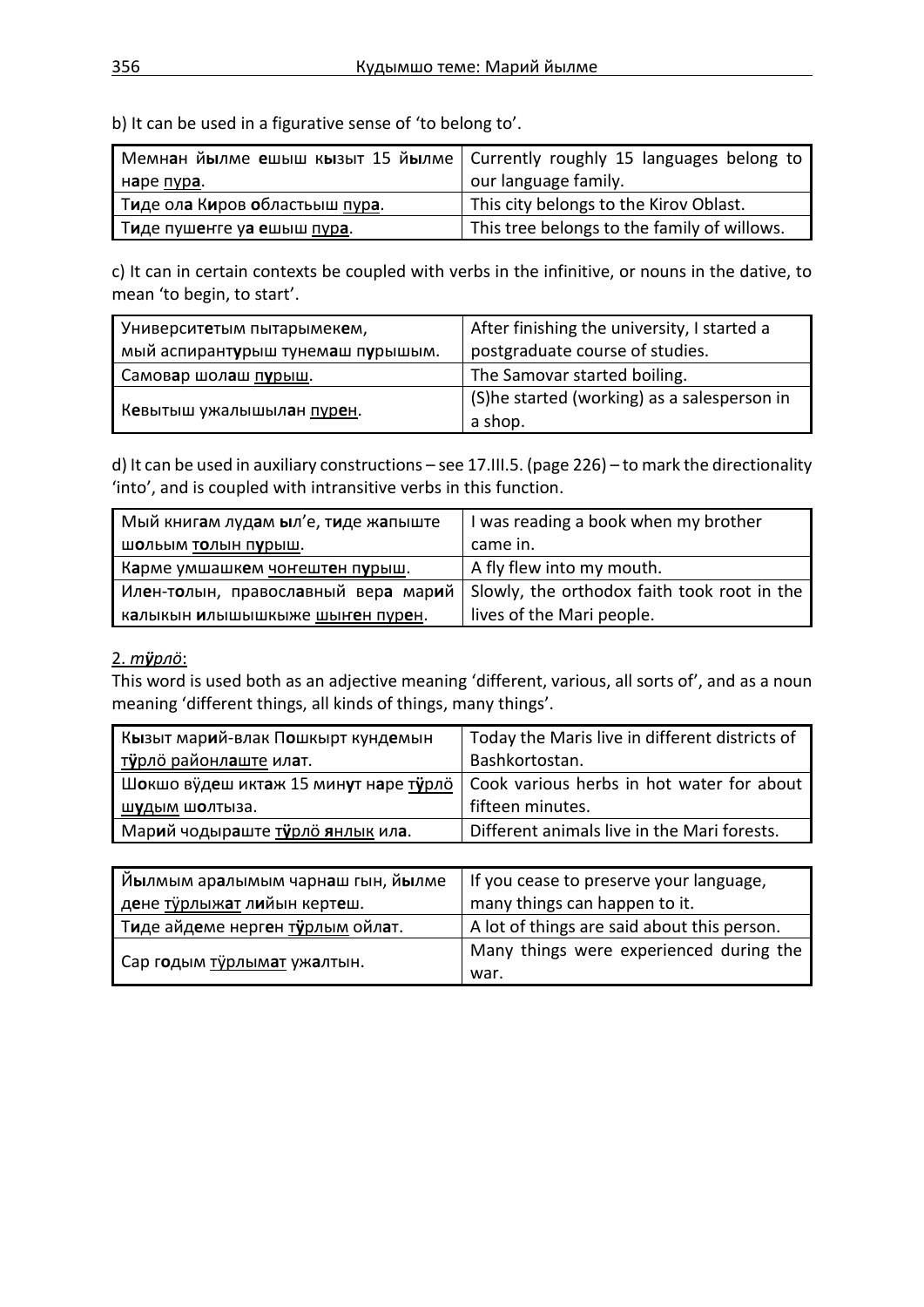3. *Умылашыже огыт умыло* 'Well they don't really understand one another':

This construction – the infinitive, generally marked with the possessive suffix third person (usually singular, but plural is possible as well), followed by the same verb in a finite form, positive or negative – is used to acknowledge the validity of an action or process, while at the same time restricting it in its scope.

| - Колым йоратет мо?                                                                                       | - Do you like fish?                                                                                                  |  |
|-----------------------------------------------------------------------------------------------------------|----------------------------------------------------------------------------------------------------------------------|--|
| - Кочкашыже кочкын кертам, но, чыным                                                                      | - Well I can eat it, but to tell the truth, I                                                                        |  |
| ойлаш гын, ом йорате.                                                                                     | don't like it.                                                                                                       |  |
| - Озаныште лийынат мо?<br>– Лияшыже лийын омыл, но тудын<br>нерген пеш шуко лудынам да видеом<br>онченам. | - Have you been to Kazan?<br>- Well I haven't actually been there, but<br>I've read a lot about it, and seen videos. |  |
| Рўдер нерген палашыже паленам, а тудо<br>кузерак пашам ышта, рашемдаш эшеат<br>онай.                      | Well I knew about the center, but it would<br>still be interesting to find out how it works.                         |  |

# **V. Exercises**

1. Translate the following sentences.

- 1) Ав**а**ж ден ач**а**же паш**а** гыч толм**е**кышт ку**а**нышт м**а**нын, йоч**а** \*кӱв**а**рым м**у**шко.
- 2) Коҥг**а**ште тул **ы**нже \*й**ӧ**рӧ м**а**нын, ков**а** пум п**ы**штыш.
- 3) **Э**ргыже \*м**ӧ**ҥгышкӧ т**о**лжо м**а**нын, ав**а**же тудл**а**н \*электр**о**н с**е**рышым к**о**лтыш.
- 4) Из**и** йоч**а**-влак **ы**нышт \*черл**а**не м**а**нын, таз**а**лыкыштым \*изин'**е**к \*пеҥгыдемд**а**ш кӱл**е**ш.
- 5) Мемн**а**н с**а**дыште \*ш**ы**рчык **и**лыже м**а**нын, мый ш**о**шым \*ш**ы**рчык омарт**а**м \*сак**а**лтышым.
- 6) Чодыр**а ы**нже п**ы**те м**а**нын, к**а**жне **и**йын пуш**е**ҥгым шынд**а**ш кӱл**е**ш.

\* *кӱвар* 'floor', *йӧраш (-ем)* 'to go out (fire, light)', *мӧҥгӧ* 'home', *электрон* 'electronic', *черланаш (-ем)* 'to fall ill', *изин'ек* 'from childhood', *пеҥгыдемдаш (-ем)* 'to strengthen', *шырчык* 'starling', *шырчык омарта* 'starling nesting box', *сакалташ (-ем)* 'to hang up, to put up'

2. Insert the following verbs in the imperative third person into the appropriate sentence: лияш (-ям), \*мален колташ (-ем), умылаш (-ем), \*ушнаш (-ем), \*кошкаш (-ем) огыл.

- 1) Паш**а** … м**а**нын, т**у**дым йӧратым**а**н.
- 2) Йоч**а** … м**а**нын, ав**а**же тудл**а**н йом**а**кым л**у**до.
- 3) Студ**е**нт-влак т**и**де т**е**мым … м**а**нын, т**у**ныктышо чыл**а у**гыч умылт**а**рыш.
- 4) Эҥ**е**р … м**а**нын, т**у**дын сер**е**ш пуш**е**ҥгым шынд**а**ш кӱл**е**ш.
- 5) К**о**гыльо т**а**мле … м**а**нын, мый т**у**дым ӱй д**е**не ш**ӱ**рышым.

\* *мален колташ (-ем)* 'to fall asleep', *ушнаш (-ем)* 'to succeed, to prosper', *кошкаш (-ем)*  'to dry up, to dry out'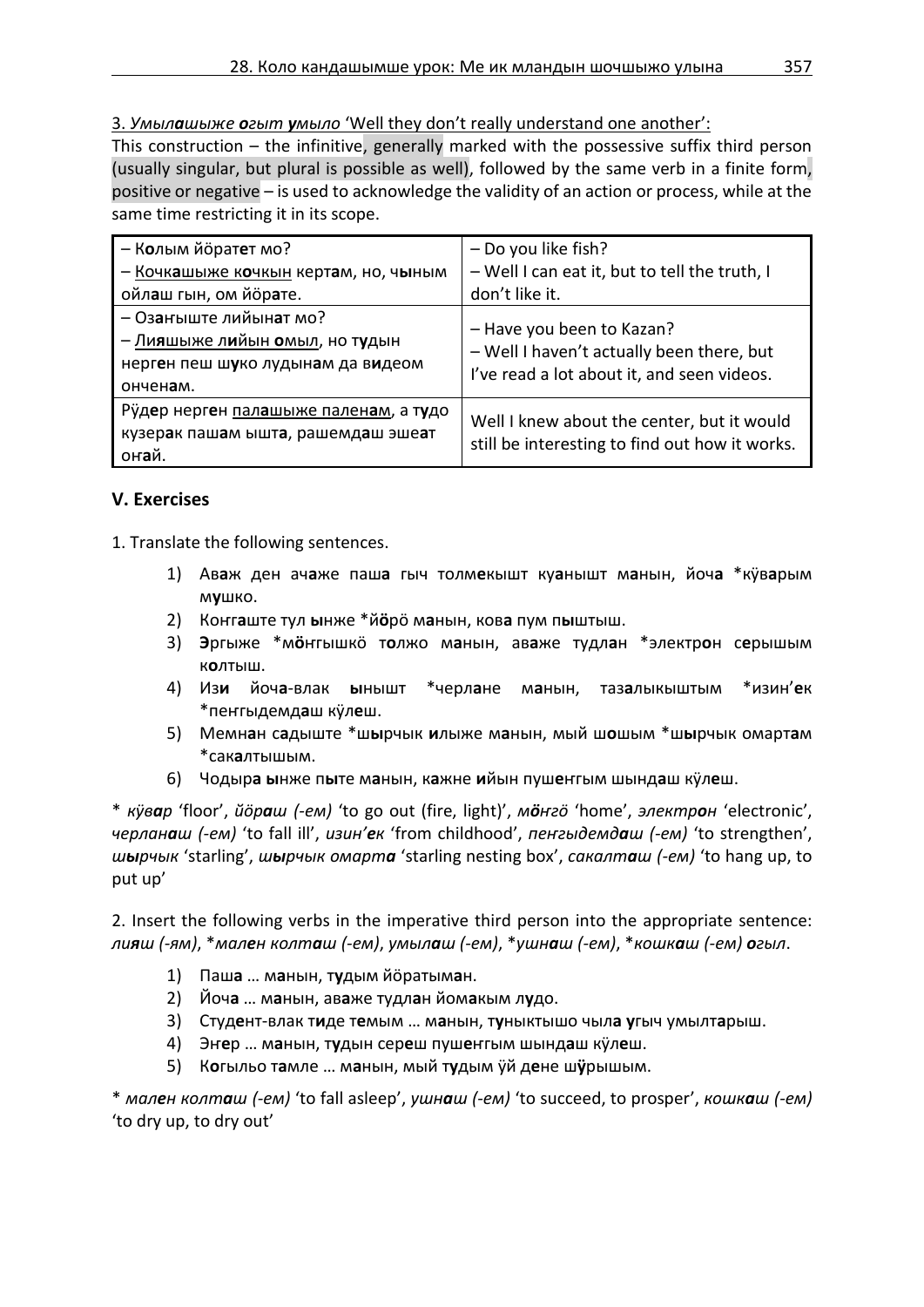- 3. Translate the following sentences into Mari.
	- 1) You (Pl.) must translate all the sentences in this exercise from English to Mari /*марлашке*/.
	- 2) I had to celebrate /*вашлияш (-ям)*/ the New Year at home this year.
	- 3) Santa Claus should bring me a new smartphone /*смартфон*/.
	- 4) Don't you (Sg.) have to work now?
	- 5) When do the Finnish students have to go /*кудалаш (-ам)*/ to Mari El?

4. Студ**е**нт-влак мом ыштыш**а**ш **у**лыт? Give answers using the following prompts, and translate them: *йылмым тунемаш, шуко тыршаш, йӱлам арален кодаш, йылмым \*тунеммаште уло вийым пышташ*.

\* *тунеммаш* 'studies, learning'

5. Insert the following words in the correct form into the appropriate sentence: *шокшо*, *шанчызе*, *рашемдыдыме*, *еш*, *кутыраш*, *вий*.

- 1) Ме т**а**че кумд**а**н п**а**лыме … д**е**не вашл**и**йын улын**а**.
- 2) Т**у**до марл**а** с**а**йын …
- 3) Ш**о**чмо кеч**е**т д**е**не … саламл**е**м.
- 4) Финн-уг**о**р й**ы**лме … 15 й**ы**лме н**а**ре пур**а**.
- 5) Й**ы**лмым арал**е**н код**а**ш м**а**нын, **у**ло … пышт**а**ш кӱл**е**ш.
- 6) Ш**у**ко й**о**дыш **а**л'е м**а**рте … к**о**дын.

6. Replace the alternative forms of the simple past II in the following sentences with the more common compounded ones, according to the following patter: *тунемын улына* > *тунемынна***.**

- 1) Моск**о** г**ы**чше вар**а** кун**а**м т**о**лын улыд**а**?
- 2) К**о**рнышто кум к**е**че эртар**е**н улын**а**.
- 3) **Я**лыште н**у**но куз**е** ил**е**н **у**лыт?
- 4) Ш**е**рге ун**а**-влакым \*\*к**и**нде-шинч**а**л д**е**не вашл**и**йын **у**лыт.
- 5) В**е**рысе к**а**лык д**е**не \*пырл**я** чодыр**а**шке \*сн'**е**гым пог**а**ш к**о**штын улын**а**.
- 6) Мар**и**й \*монч**а**шке пур**е**н улыд**а** мо?

\* *пырля* 'together', *сн'еге* 'wild strawberry', *монча* 'sauna, bathhouse'

\*\* It is customary in parts of Eastern Europe to welcome guests with bread and a pinch of salt.

7. Answer the following questions.

- 1) Финн-уг**о**р й**ы**лме тӱшк**а**ш мог**а**й й**ы**лме-влак пур**а**т?
- 2) Мог**а**й финн-уг**о**р йылмыл**а** д**е**не к**ы**зыт н'иг**ӧ** ог**е**ш к**у**тыро?
- 3) Финн-уг**о**р й**ы**лме-влак д**е**не \*ш**у**кын кутыр**а**т мо?
- 4) Мар**и**й й**ы**лмым Росс**и**йыште гын**а** шымл**а**т да тун**е**мыт?
- 5) Мар**и**й да вес финн-уг**о**р йылмыл**а**ште икг**а**й ш**о**ктышо финн-уг**о**р \*этимологи**я**н м**у**тым мог**а**йым палед**а**?

\* *шукын* 'in large numbers', *этимологий* 'etymology'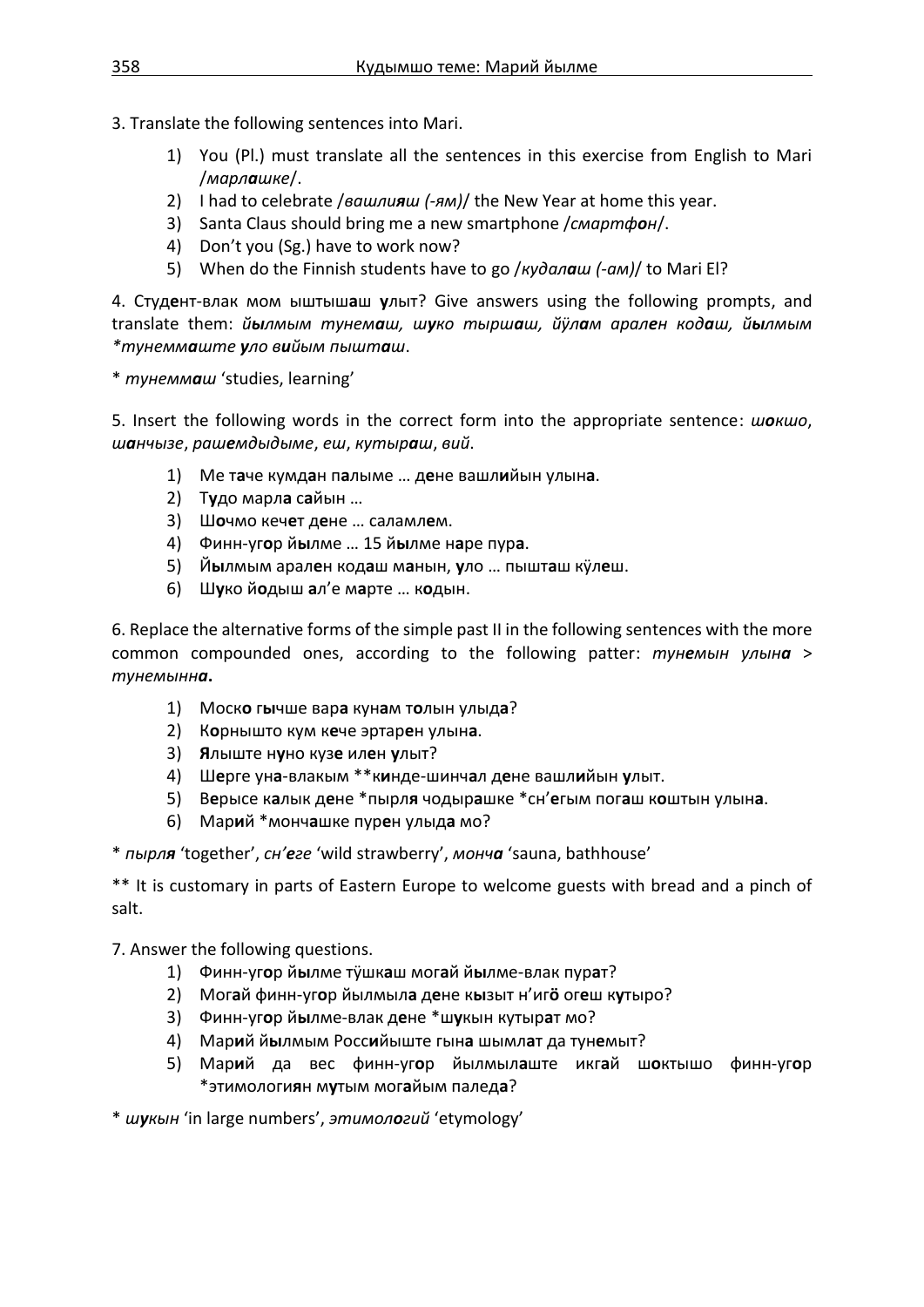- 8. Read the following dialogue.
	- Тый марл**а** кутыр**е**т?
	- Из**и**ш кутыр**е**м.
	- Мар**и**й й**ы**лмым к**у**што тунемын**а**т?
	- Мар**и**й й**ы**лме тун**е**мме \*к**у**рсыш ик ий коштын**а**м.
	- Т**и**де й**ы**лмым тунем**а**ш н**е**ле?
	- \*Кеч-мог**а**й й**ы**лмым тунемм**а**ште \*тыршым**а**ш кӱл**е**ш. С**а**йын кутырын**е**т гын, ш**у**ко м**у**тым палым**а**н, грамм**а**тикым тунемм**а**н да эр**е** кутыр**а**ш тӧчым**а**н.
	- А тый **ы**нде финн-уг**о**р к**а**лыкын к**у**тырымыштым умыл**е**т?
	- Умыл**а**шыже ом **у**мыло, но мар**и**й й**ы**лмым палым**е**к, вес финн-**у**гор йылмым**а**т тунем**а**ш куштылгыр**а**к.
- \* *курс* 'course', *кеч-могай* 'of whatever kind', *тыршымаш* 'diligence, effort'

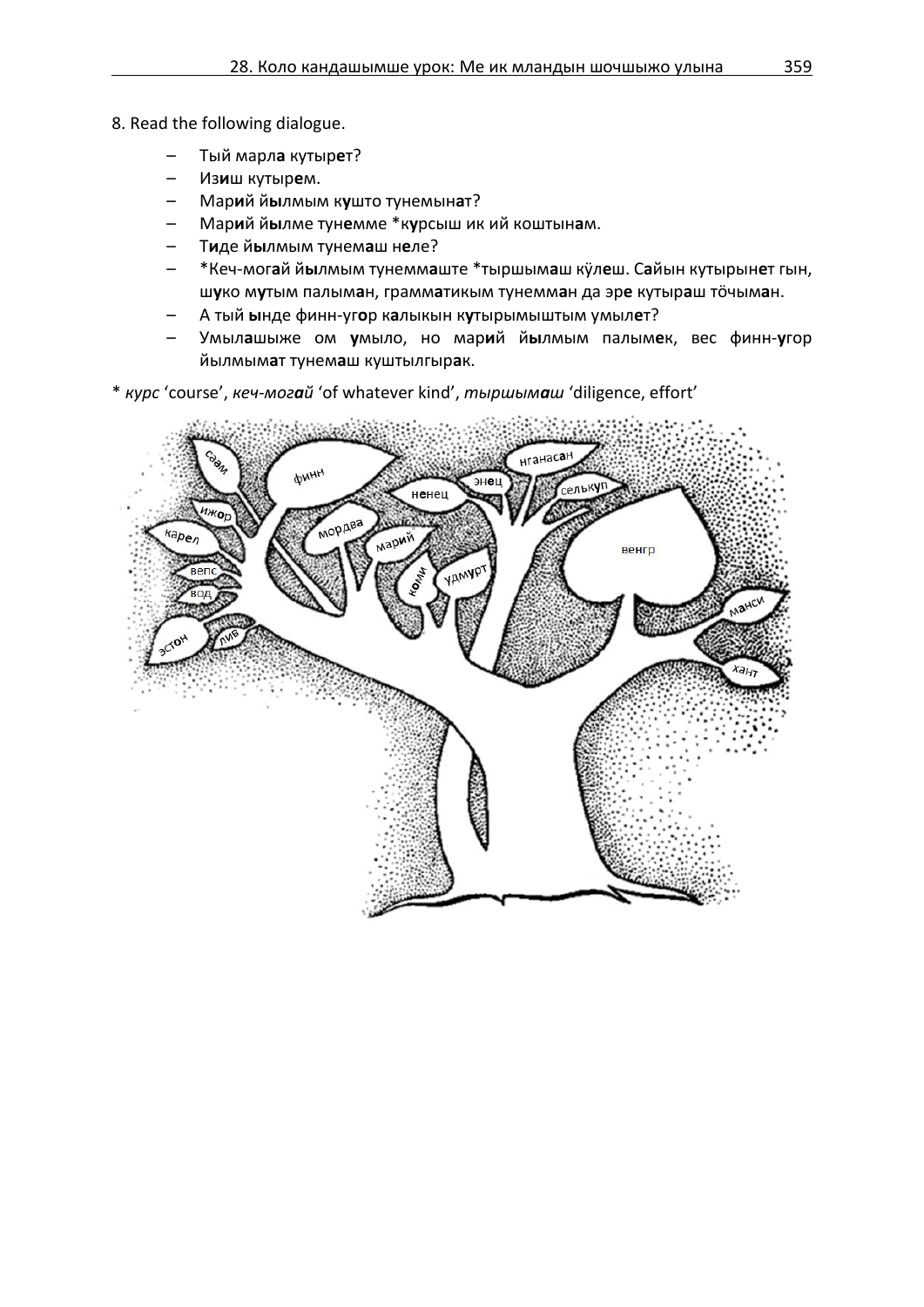9. Familiarize yourself with the vocabulary, and listen to the following recording from *Mari El TV* about. A transcript is given below about the 6<sup>th</sup> Russian Forum of Finno-Ugric journalists in Yoshkar-Ola in 2014.

The recording is an excerpt of the video clip found at [www.youtube.com/watch?v=iLgk\\_M9hkX0.](http://www.youtube.com/watch?v=iLgk_M9hkX0)

 $\mathbf{f}$ omj\_28\_1.mp3

| автономий округ                  | autonomous okrug                 | прессе            | the press                         |
|----------------------------------|----------------------------------|-------------------|-----------------------------------|
| амал                             | cause, reason                    | радио             | radio                             |
| ассоциаций                       | association                      | разговорник       | phrasebook                        |
| журнал                           | magazine, journal                | регион            | region, area                      |
| каныш                            | rest, break                      | рÿд <b>е</b> р    | center                            |
| Карелий                          | Karelia                          | савыкталташ (-ам) | to be published, to appear        |
| Коми                             | Komi Republic                    | савыктыш          | publishing house, publisher       |
| корреспондент                    | correspondent, reporter          | <b>CMM</b>        | mass media                        |
| лач(ак)                          | just, precisely; only            |                   | (Russian abbreviation)            |
| лаштык                           | page                             | сулаш (-ем)       | to earn, to justify               |
| Мордовий                         | Mordovia                         | сулен налаш (-ам) | to earn, to justify               |
| мўндыр                           | distant, faraway                 | сулен налме каныш | retirement                        |
| ненец                            | <b>Nenets</b>                    | телевидений       | television, TV                    |
| нолталаш (-ам)                   | to raise, to lift, to bring up   | тематике          | subject matter                    |
| округ                            | okrug, region, district, circuit | тылеч посна       | in addition to this, additionally |
| организоватлаш (-ем) to organize |                                  | Удм <b>у</b> ртий | Udmurtia                          |
| паша лектыш                      | work result                      | умб <b>а</b> кыже | onward, forward                   |
| погынаш (-ем)                    | to gather, to come together      | участник          | participant                       |
| посёлко                          | settlement, village              | форум             | forum                             |
| посна                            | separate, special                | шуяш (-ем)        | to continue, to go on with        |
|                                  |                                  |                   |                                   |